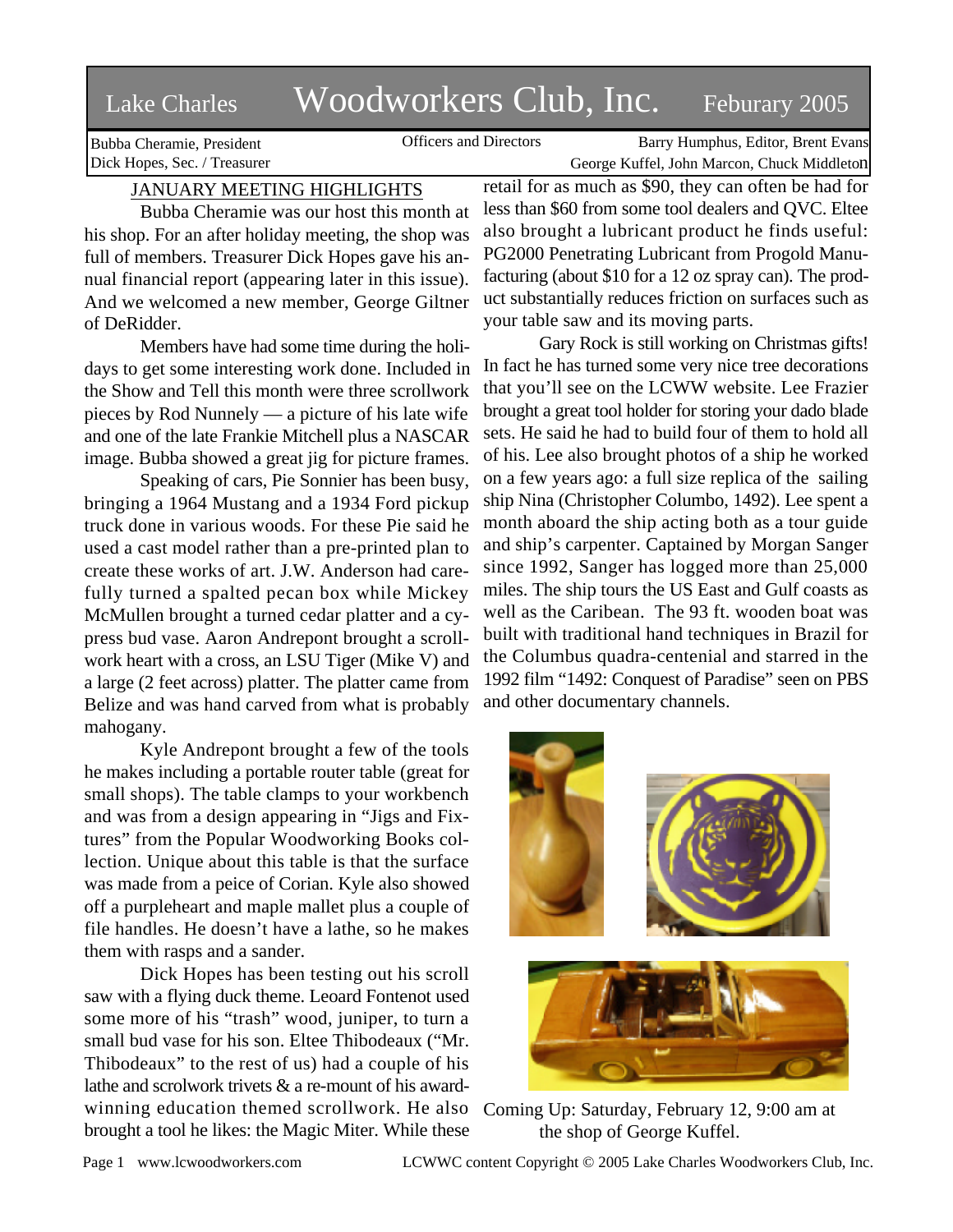#### TREASURE'S REPORT 2004

|                                   | Lake Charles Woodworkers Club, Inc. |                                 |
|-----------------------------------|-------------------------------------|---------------------------------|
|                                   | Annual Financial Report for 2004    |                                 |
| Balance Carried Forward from 2003 |                                     | 645.31                          |
| Receipts                          |                                     |                                 |
| Year 2004 Dues 370.00             |                                     |                                 |
| Bar-B-Oue                         | 499.51                              |                                 |
| Year 2005 Dues 380.00             |                                     |                                 |
| <b>Total Revenue</b>              | 1,249.51                            | 1,249.51                        |
| Total Revenue and Carry-forward   |                                     | 1,894.82                        |
| Expenses                          |                                     |                                 |
| Postage                           | 148.00                              |                                 |
| Printing                          | 244.09                              |                                 |
| Bar-B-Oue                         | 334.05                              |                                 |
| <b>State Fees</b>                 | 5.00                                |                                 |
| <b>Refreshments</b>               | 119.45                              |                                 |
| <b>Total Expense</b>              | 850.59                              | 850.59                          |
| Balance as of 12-31-2004          |                                     | 1,044.23                        |
|                                   |                                     | Dick Hopes, Secretary/Treasurer |

#### HACKBERRY WOOD

Not the local community, but the wood! Member Lee Frazier mentioned that hackberry (*celtis laevigata*) is a fine wood for consideration of woodworkers.

Hackberry trees can reach heights of 130 feet, with a diameter of 4 feet. The hackberry's fleshy berry is suspended on long stems as it ripens to a deep purple color at maturity in September and October in most parts of the country.

Turns out that the wood is an important food source for animals and large quantities of the fruit are consumed by wild turkey, pheasant, quail, grouse, prairie chicken, cedar waxwing, yellow-bellied sapsucker, mockingbird, robin, bobwhite and others.

Hackberry sapwood is pale yellow to grayish or greenish yellow. The heartwood is yellowish gray-brown to light brown. Hackberry wood is straight grained, moderately hard, strong in bending. Lee said that as it ages, it gets harder and tougher.

It also possesses excellent gluing properties, holds screws and nails well, and machines well. Despite this, commercial use of the hackberry is rather limited. The technical qualities of hackberry wood resemble those of elm and white ash, and it is sometimes used as a substitute for these species. Typical usage of this tough, flexible wood is in crates, pallets, boxes, farm implements, carving, athletic goods, millwork, and interior cabinetry, furniture and barrel staves. When spalted, it is often used by woodturners.

Hackberry belongs to the Elm family and has many similarities to elm trees. In Hugh Johnson's Encyclopedia of Trees, he says, "It is the fruit that distinguishes hackberries from the elms." Hackberry trees yield red, yellow or blackish berries compared with elm's dry, flattened or winged fruit."

Hackberry trees will root deep, Johnson says. Their deep roots, once they have found their depth, "...are virtually drought-proof," he says. Johnson adds that the best part about common hackberry trees in North America is their highly original bark which is described as corky.

While most hackberry comes from *celtis occidentalis*, another similar species, *celtis laevigata*, or sugarberry, is sometimes sold commercially under the name hackberry. Sugarberry is also another common name for hackberry trees, which further confuses things.

Alternate names include Mississippi hackberry, Louisiana hackberry and sugar hackberry. The trees are very similar and grow in many of the same areas, although sugarberry grows in the Southern and Southern Atlantic states.

#### RISKY NAILING AND SCREWING

Sometimes the nail or screw you are using does not mix well with the wood you are using. Using the correct nail will not only give your project or task more life, but will be free of many deleterious effects between the wood and metal from which the fastener is made.

One of the wood types we regularly use is socalled pressure treated. It is a great product for outdoors as it is very resistant to rot and insect damage. But over the past several years, the pressure treated wood business has been forced to radically change the chemicals with which the wood is treated. With very few exceptions, manufactured have had to pull wood preserved with chromated copper arsenate (CCA) off the market because of the known carcinogenic effect of these chemicals.

These manufacturers responded by changing the formula to alkaline copper quaternary (ACQ) or copper azole (CA) to retain the preservative power of the old chemicals. The new products have a very high level of copper. The copper wards off rot and insects, but when paired with standard deck nails and screws, joist hangers and flashing that were fine with CCA-treated wood, it creates a corrosive reaction similar to a leaky battery.

Today, there are few solutions to this reaction between steel nails and CA or ACQ-treated wood. The easiest way to avoid problems is to use stainless steel nails and screws, stainless steel joist hangers and copper flashing. While stainless steel is not 100 % non-reactive, it is close. Copper flashing will not react at all with this wood.

The next best thing is to use heavily galvanized nails, screws or joist hangers. But remember that if you use galvanized joist hangers, you must also use galvanized nails or screws to avoid accelerated corrosion (or stainless and stainless). *Barry Humphus*